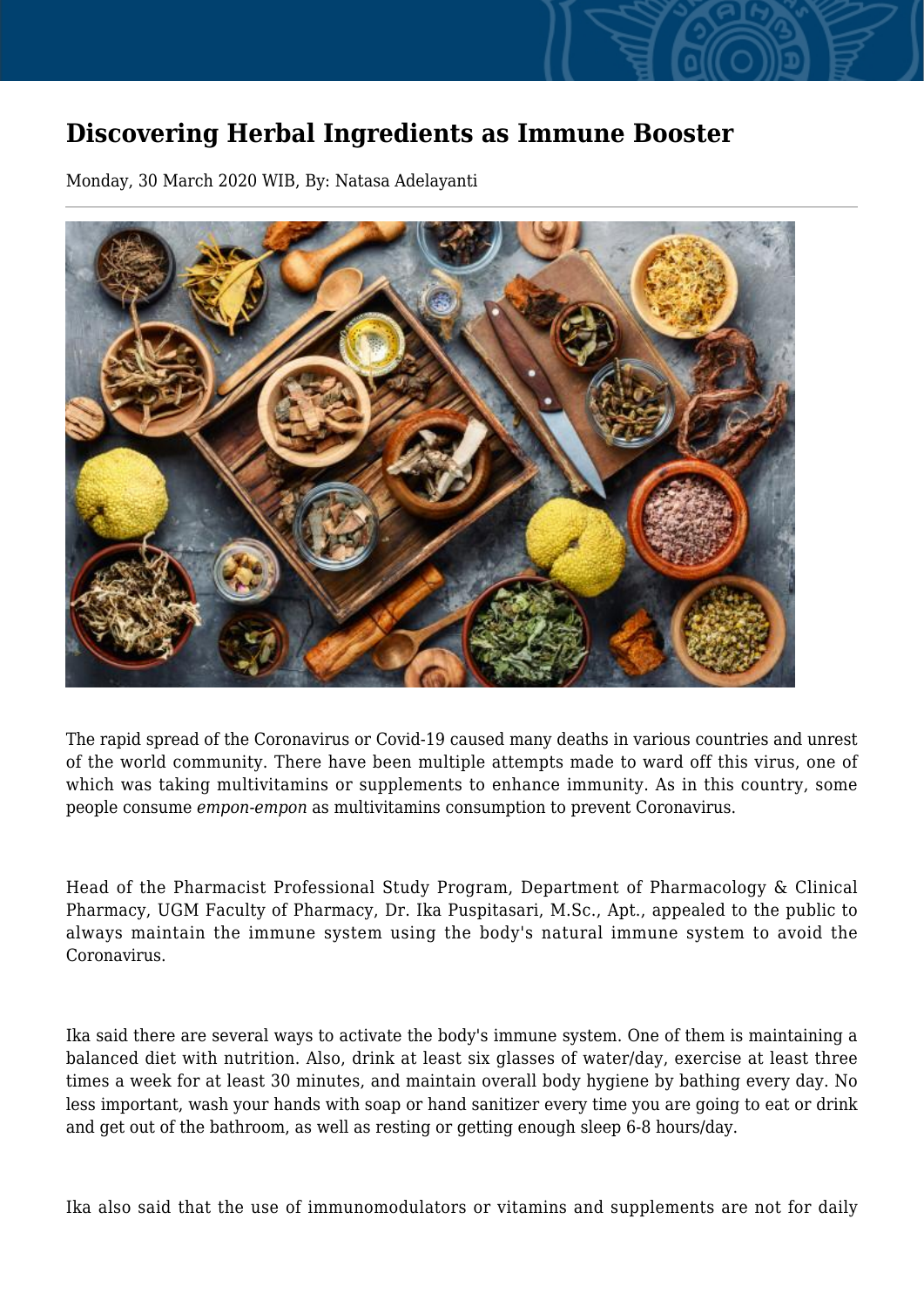consumption. In other words, the community is still encouraged to maintain a balanced nutritional diet.

"There are several herbs that have been studied both in vitro (in cells) and in vivo in test animals that can boost the body's immunity," she said on Monday (30/3).

Eighteen herbs have been studied and proven to increase immunity. Some of these herbs include Hibiscus (Hibiscus rosa Sinensis), Brotowali (Tinospora cordifolia), Teen (Ficus carica), Aloe vera (Aloe vera), Mulberry (Morus alba), Lime (Citrus aurantifolia), Garlic (Allium sativum), Aloe vera (Aloe vera), Mulberry (Morus alba), Lime (Citrus aurantifolia), Garlic (Allium sativum), Turmeric (Curcuma longa), Orang-aring (Eclipta alba), Mango (Mangifera indica), Mimba (Azadirachta indica), Noni (Morinda citrifolia), Pegagan (Centella Asiatica), Java Chili (Piper longum), Mimba (Azadirachta indica), Noni (Morinda citrifolia), Gotu kola (Centella Asiatica), Java Chili (Piper longum), Echinacea (Echinacea purpurea) ), Meniran (Phyllanthus niruri), Rodent Tuber (Typhonium flagelliforme) and Ant nests (Myrmecodia tuberose)

She explained the eating of these ingredients could boost the immune system. Consumption ideally carries out for a certain period of up to 8 weeks. However, drug regulatory authorities in several European countries recommend that the time to use immunomodulatory substances is no more than eight weeks.

"Consumption should not be more than eight weeks so that if the patient experiences health problems can be known, not covered by the effects of the immunomodulator. If health problems occur, the patient must go to a health facility," she explained.

Furthermore, an immunomodulator is not recommended for patients with chronic diseases such as leukemia, TB, and autoimmune diseases such as SLE, Rheumatoid arthritis, Idiopathic thrombocytopenic purpura, and type 1 DM.

Ika reiterated that a healthy lifestyle and a healthy diet to be able to ward off Covid-19 must be a top priority. It is essential, considering the influence of eating patterns and healthy living, is more reliable in increasing the body's resistance against Coronavirus infection.

Author: Ika Photo: Illustration Translator: Natasa A